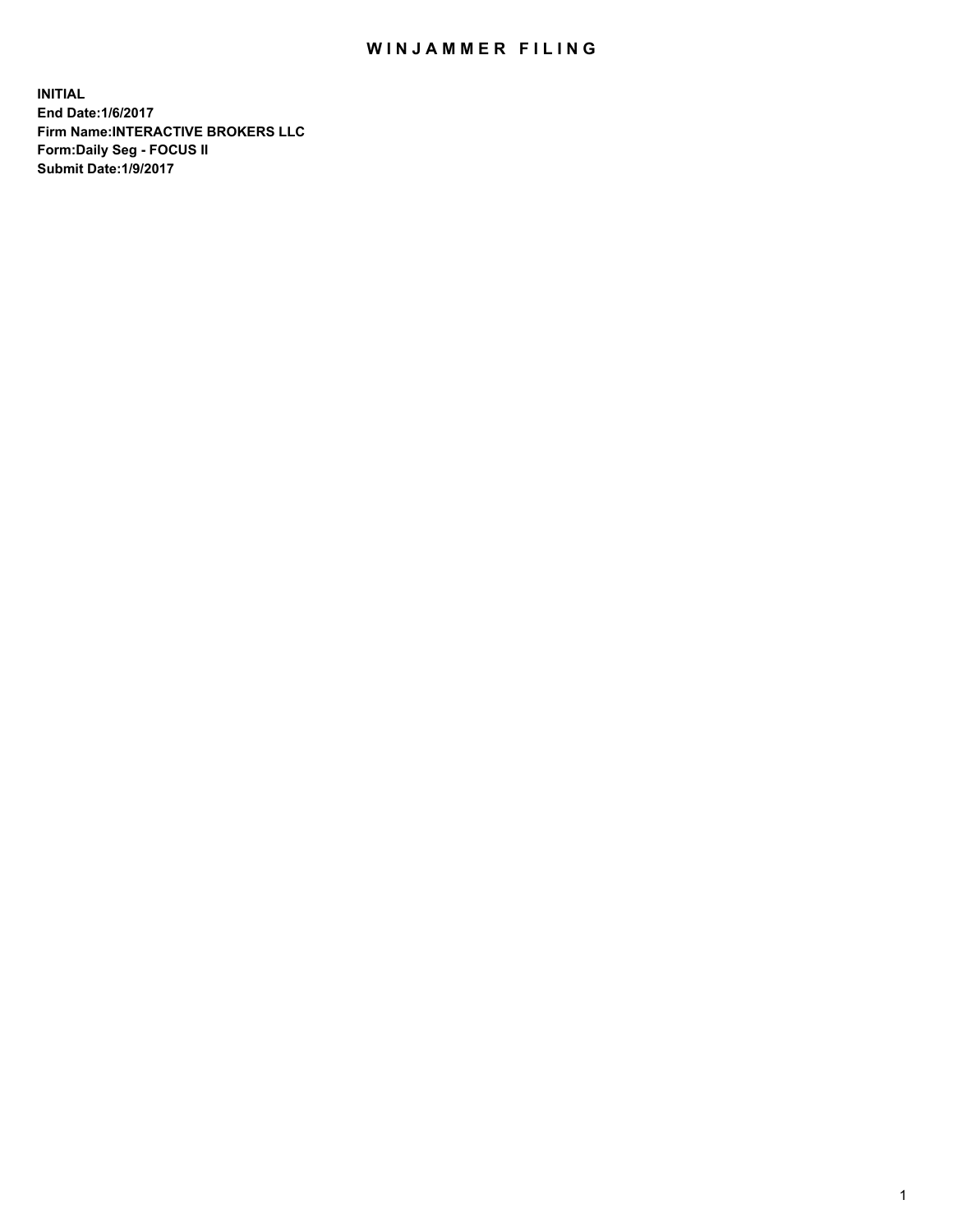## **INITIAL End Date:1/6/2017 Firm Name:INTERACTIVE BROKERS LLC Form:Daily Seg - FOCUS II Submit Date:1/9/2017 Daily Segregation - Cover Page**

| Name of Company<br><b>Contact Name</b><br><b>Contact Phone Number</b><br><b>Contact Email Address</b>                                                                                                                                                                                                                          | <b>INTERACTIVE BROKERS LLC</b><br>James Menicucci<br>203-618-8085<br>jmenicucci@interactivebrokers.c<br>om |
|--------------------------------------------------------------------------------------------------------------------------------------------------------------------------------------------------------------------------------------------------------------------------------------------------------------------------------|------------------------------------------------------------------------------------------------------------|
| FCM's Customer Segregated Funds Residual Interest Target (choose one):<br>a. Minimum dollar amount: ; or<br>b. Minimum percentage of customer segregated funds required:% ; or<br>c. Dollar amount range between: and; or<br>d. Percentage range of customer segregated funds required between:% and%.                         | $\overline{\mathbf{0}}$<br>0<br>155,000,000 245,000,000<br>0 <sub>0</sub>                                  |
| FCM's Customer Secured Amount Funds Residual Interest Target (choose one):<br>a. Minimum dollar amount: ; or<br>b. Minimum percentage of customer secured funds required:%; or<br>c. Dollar amount range between: and; or<br>d. Percentage range of customer secured funds required between: % and %.                          | $\overline{\mathbf{0}}$<br>0<br>80,000,000 120,000,000<br>0 <sub>0</sub>                                   |
| FCM's Cleared Swaps Customer Collateral Residual Interest Target (choose one):<br>a. Minimum dollar amount: ; or<br>b. Minimum percentage of cleared swaps customer collateral required:% ; or<br>c. Dollar amount range between: and; or<br>d. Percentage range of cleared swaps customer collateral required between:% and%. | $\overline{\mathbf{0}}$<br>$\overline{\mathbf{0}}$<br>0 <sub>0</sub><br>0 <sub>0</sub>                     |

Attach supporting documents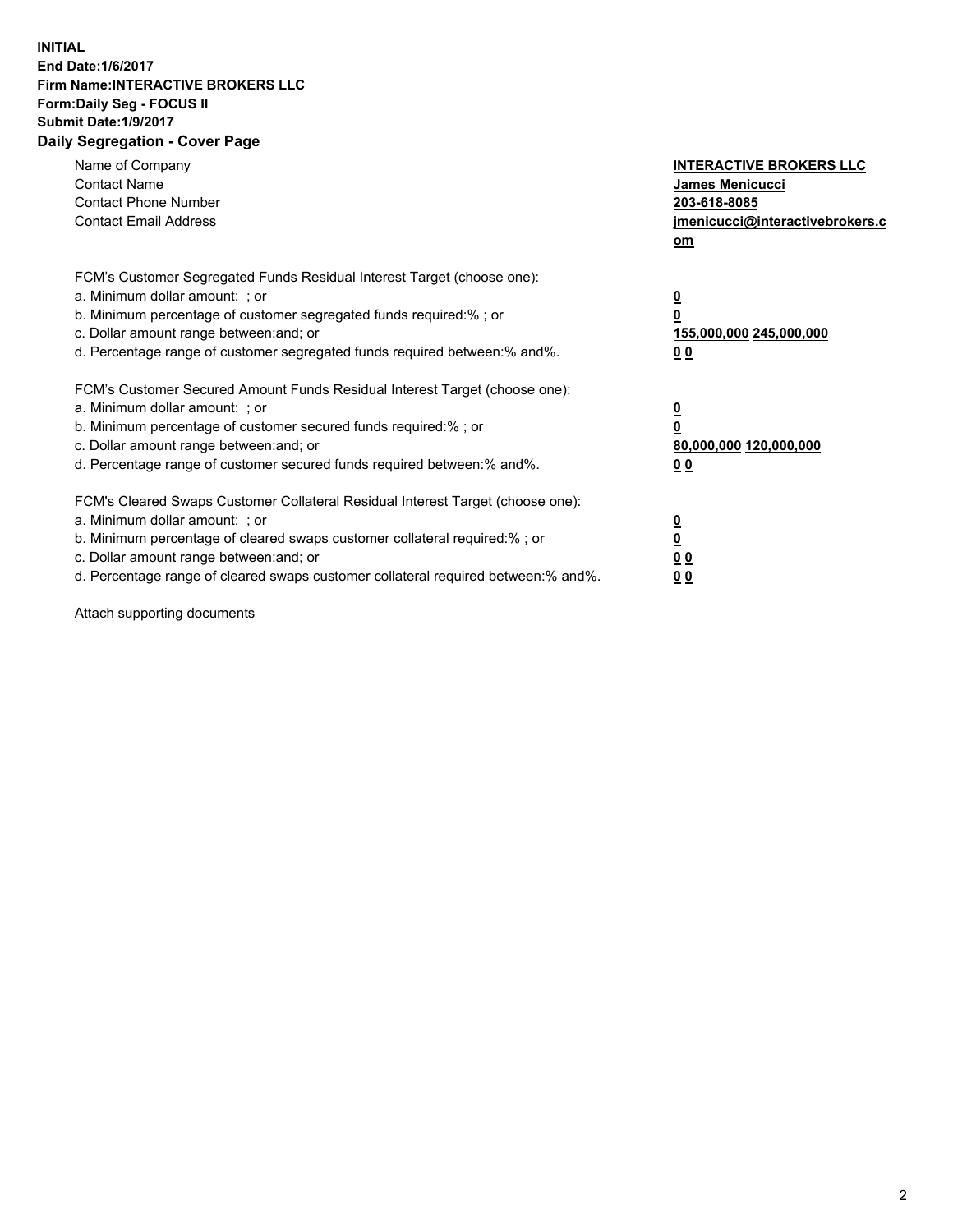## **INITIAL End Date:1/6/2017 Firm Name:INTERACTIVE BROKERS LLC Form:Daily Seg - FOCUS II Submit Date:1/9/2017 Daily Segregation - Secured Amounts**

|     | Foreign Futures and Foreign Options Secured Amounts                                         |                                  |
|-----|---------------------------------------------------------------------------------------------|----------------------------------|
|     | Amount required to be set aside pursuant to law, rule or regulation of a foreign            | $0$ [7305]                       |
|     | government or a rule of a self-regulatory organization authorized thereunder                |                                  |
| 1.  | Net ledger balance - Foreign Futures and Foreign Option Trading - All Customers             |                                  |
|     | A. Cash                                                                                     | 344,497,063 [7315]               |
|     | B. Securities (at market)                                                                   | 0 [7317]                         |
| 2.  | Net unrealized profit (loss) in open futures contracts traded on a foreign board of trade   | 14,648,643 [7325]                |
| 3.  | Exchange traded options                                                                     |                                  |
|     | a. Market value of open option contracts purchased on a foreign board of trade              | 187,083 [7335]                   |
|     | b. Market value of open contracts granted (sold) on a foreign board of trade                | -23,090 [7337]                   |
| 4.  | Net equity (deficit) (add lines 1. 2. and 3.)                                               | 359,309,699 [7345]               |
| 5.  | Account liquidating to a deficit and account with a debit balances - gross amount           | 729,026 [7351]                   |
|     | Less: amount offset by customer owned securities                                            | 0 [7352] 729,026 [7354]          |
| 6.  | Amount required to be set aside as the secured amount - Net Liquidating Equity              | 360,038,725 [7355]               |
|     | Method (add lines 4 and 5)                                                                  |                                  |
| 7.  | Greater of amount required to be set aside pursuant to foreign jurisdiction (above) or line | 360,038,725 [7360]               |
|     | 6.                                                                                          |                                  |
|     | FUNDS DEPOSITED IN SEPARATE REGULATION 30.7 ACCOUNTS                                        |                                  |
| 1.  | Cash in banks                                                                               |                                  |
|     | A. Banks located in the United States                                                       | $0$ [7500]                       |
|     | B. Other banks qualified under Regulation 30.7                                              | 0 [7520] 0 [7530]                |
| 2.  | Securities                                                                                  |                                  |
|     | A. In safekeeping with banks located in the United States                                   | 419,007,538 [7540]               |
|     | B. In safekeeping with other banks qualified under Regulation 30.7                          | 0 [7560] 419,007,538 [7570]      |
| 3.  | Equities with registered futures commission merchants                                       |                                  |
|     | A. Cash                                                                                     | $0$ [7580]                       |
|     | <b>B.</b> Securities                                                                        | $0$ [7590]                       |
|     | C. Unrealized gain (loss) on open futures contracts                                         | $0$ [7600]                       |
|     | D. Value of long option contracts                                                           | $0$ [7610]                       |
|     | E. Value of short option contracts                                                          | 0 [7615] 0 [7620]                |
| 4.  | Amounts held by clearing organizations of foreign boards of trade                           |                                  |
|     | A. Cash                                                                                     | $0$ [7640]                       |
|     | <b>B.</b> Securities                                                                        | $0$ [7650]                       |
|     | C. Amount due to (from) clearing organization - daily variation                             | $0$ [7660]                       |
|     | D. Value of long option contracts                                                           | $0$ [7670]                       |
|     | E. Value of short option contracts                                                          | 0 [7675] 0 [7680]                |
| 5.  | Amounts held by members of foreign boards of trade                                          |                                  |
|     | A. Cash                                                                                     | 66,186,777 [7700]                |
|     | <b>B.</b> Securities                                                                        | $0$ [7710]                       |
|     | C. Unrealized gain (loss) on open futures contracts                                         | 8,067,706 [7720]                 |
|     | D. Value of long option contracts                                                           | 187,082 [7730]                   |
|     | E. Value of short option contracts                                                          | -23,089 [7735] 74,418,476 [7740] |
| 6.  | Amounts with other depositories designated by a foreign board of trade                      | 0 [7760]                         |
| 7.  | Segregated funds on hand                                                                    | $0$ [7765]                       |
| 8.  | Total funds in separate section 30.7 accounts                                               | 493,426,014 [7770]               |
| 9.  | Excess (deficiency) Set Aside for Secured Amount (subtract line 7 Secured Statement         | 133,387,289 [7380]               |
|     | Page 1 from Line 8)                                                                         |                                  |
| 10. | Management Target Amount for Excess funds in separate section 30.7 accounts                 | 80,000,000 [7780]                |
| 11. | Excess (deficiency) funds in separate 30.7 accounts over (under) Management Target          | 53,387,289 [7785]                |
|     |                                                                                             |                                  |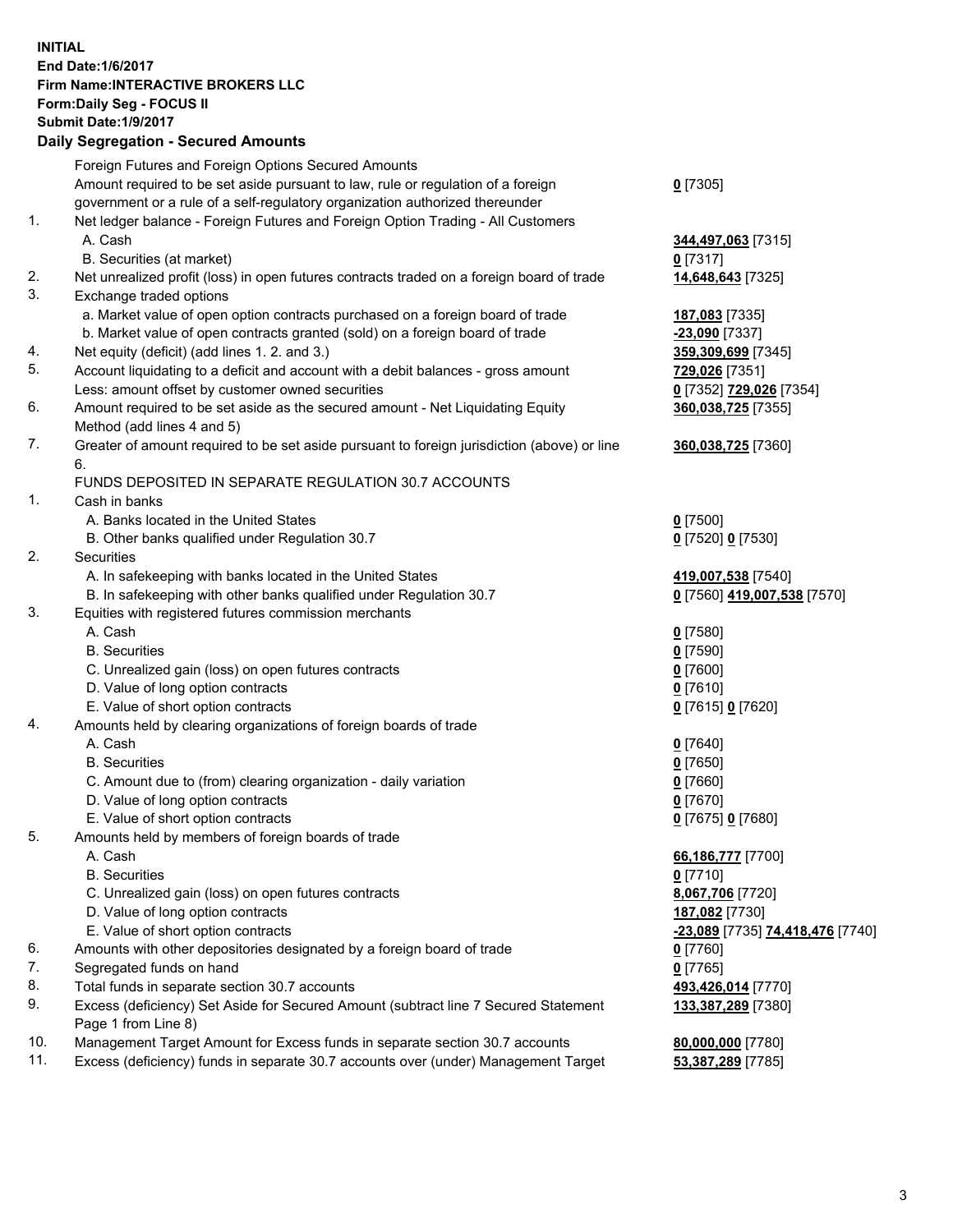**INITIAL End Date:1/6/2017 Firm Name:INTERACTIVE BROKERS LLC Form:Daily Seg - FOCUS II Submit Date:1/9/2017 Daily Segregation - Segregation Statement** SEGREGATION REQUIREMENTS(Section 4d(2) of the CEAct) 1. Net ledger balance A. Cash **3,168,305,130** [7010] B. Securities (at market) **0** [7020] 2. Net unrealized profit (loss) in open futures contracts traded on a contract market **22,929,978** [7030] 3. Exchange traded options A. Add market value of open option contracts purchased on a contract market **106,779,684** [7032] B. Deduct market value of open option contracts granted (sold) on a contract market **-191,644,470** [7033] 4. Net equity (deficit) (add lines 1, 2 and 3) **3,106,370,322** [7040] 5. Accounts liquidating to a deficit and accounts with debit balances - gross amount **318,941** [7045] Less: amount offset by customer securities **0** [7047] **318,941** [7050] 6. Amount required to be segregated (add lines 4 and 5) **3,106,689,263** [7060] FUNDS IN SEGREGATED ACCOUNTS 7. Deposited in segregated funds bank accounts A. Cash **42,867,189** [7070] B. Securities representing investments of customers' funds (at market) **2,053,471,417** [7080] C. Securities held for particular customers or option customers in lieu of cash (at market) **0** [7090] 8. Margins on deposit with derivatives clearing organizations of contract markets A. Cash **17,767,341** [7100] B. Securities representing investments of customers' funds (at market) **1,289,042,091** [7110] C. Securities held for particular customers or option customers in lieu of cash (at market) **0** [7120] 9. Net settlement from (to) derivatives clearing organizations of contract markets **3,206,048** [7130] 10. Exchange traded options A. Value of open long option contracts **106,774,929** [7132] B. Value of open short option contracts **-191,642,186** [7133] 11. Net equities with other FCMs A. Net liquidating equity **0** [7140] B. Securities representing investments of customers' funds (at market) **0** [7160] C. Securities held for particular customers or option customers in lieu of cash (at market) **0** [7170] 12. Segregated funds on hand **0** [7150] 13. Total amount in segregation (add lines 7 through 12) **3,321,486,829** [7180] 14. Excess (deficiency) funds in segregation (subtract line 6 from line 13) **214,797,566** [7190] 15. Management Target Amount for Excess funds in segregation **155,000,000** [7194] **59,797,566** [7198]

16. Excess (deficiency) funds in segregation over (under) Management Target Amount Excess